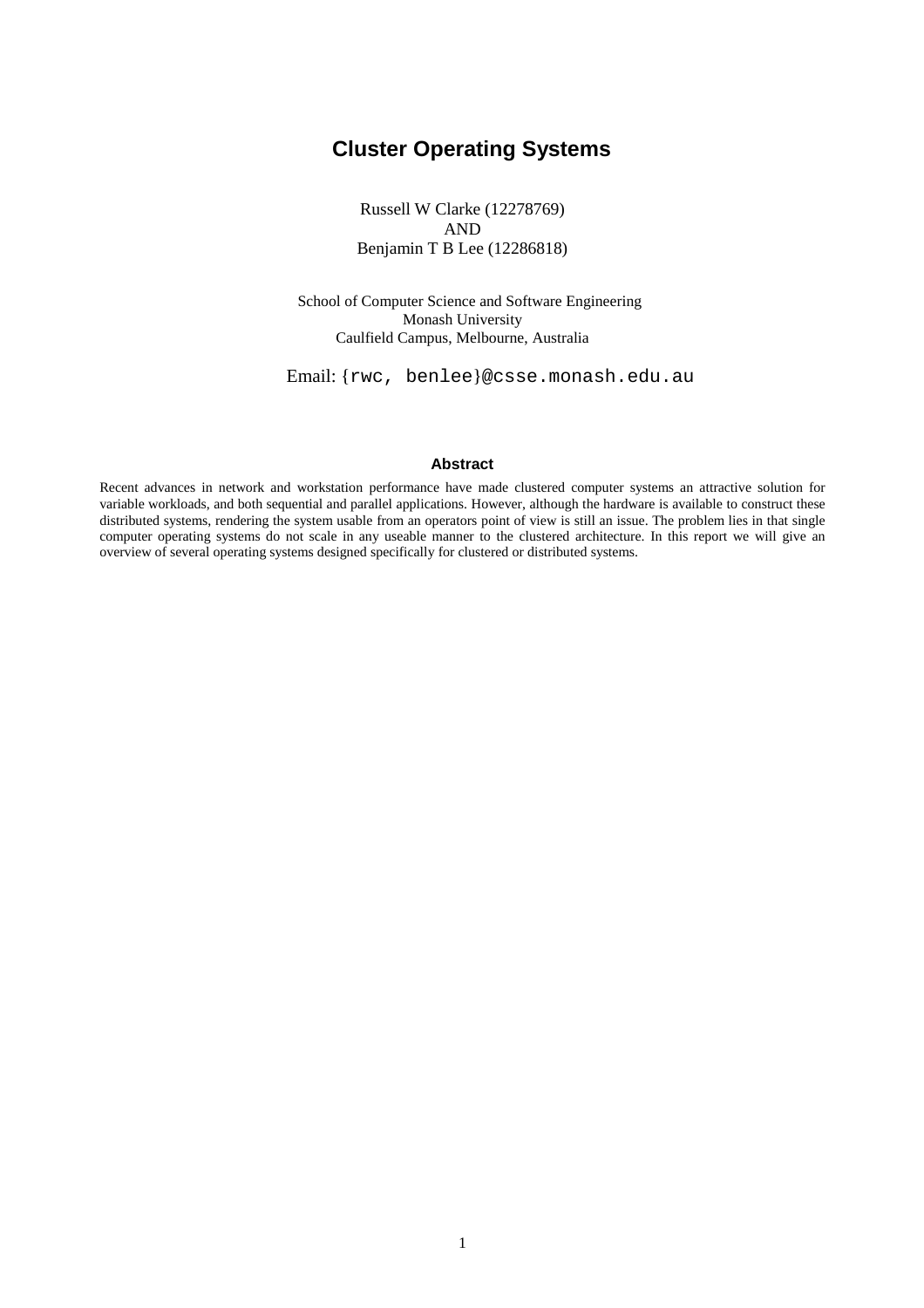### **Background / Works in this area**

Like any other operating system, a cluster operating system must provide a user-friendly interface between the user, the applications and the cluster hardware.

In a distributed operating system, it is imperative to have a Single System Image (SSI) such that users can interact with the system as if it were a single computer. It is also necessary to implement fault tolerance or error recovery features; that is, when a node fails, or is removed from the cluster, the rest of the processes running on the cluster can continue to function. The cluster operating system should be scalable, and should provide that the system is highly available.

Implementing a SSI involves making the cluster appear to be a single computer to the users, and to the network the cluster is connected to. The SSI should implement a single entry point to the cluster, a single file hierarchy (usually implementing error-recovery using journalling), a single control point, virtual networking, single memory space, single job management, and a single user interface.

For the high availability of the cluster, the operating system should feature a single I/O space, a single process space, and process migration.

Over the last two decades, researchers have constructed many prototype and production quality cluster operating systems. Below is a table briefly outlining several,

| <b>Operating System</b> | <b>Description</b>                                                                                                                                                                                                                                     | <b>URL</b> for more information                                          |
|-------------------------|--------------------------------------------------------------------------------------------------------------------------------------------------------------------------------------------------------------------------------------------------------|--------------------------------------------------------------------------|
| Alpha Kernel            | Developed at Carnegie Mellon University,<br>started in 1985, built from scratch on custom<br>made distributed system. Intended to be a<br>real-time distributed OS, development seems<br>to have finished around 1995.                                 | http://www.realtime-os.com/alpha.html                                    |
| Amoeba                  | Developed at Vrije Universitei, started about<br>1990. Design around a microkernel, ran on<br>both Motorola and Intel based hardware.                                                                                                                  | http://www.cs.vu.nl/pub/amoeba/                                          |
| Angel                   | Developed at City University of London,<br>started in 1991. Initially not UNIX<br>compatible, based on microkernel, emphasis<br>on single address space.                                                                                               | http://www.soi.city.ac.uk/research/sarc/angel                            |
| ChorusOS                | Developed at Sun Microsystems. Microkernel<br>based, real-time, embedded, scalable and<br>distributed OS. Used in telecommunications<br>equipment, e.g. PBXs, public switches.                                                                         | http://www.sun.com/chorusos/                                             |
| GLUnix                  | Developed at University of California,<br>Berkeley, began mid-1990s. Implemented at<br>the user level on top of Solaris 2.3-2.6                                                                                                                        | http://now.cs.berkeley.edu/Glunix/glunix.html                            |
| Guide                   | Developed by Bull and Universities of<br>Grenoble, object-oriented distributed<br>operating system. Began late-1980s,<br>redevelopment in 1991, moved to Mach based<br>kernel, emphasis on using $C_{++}$ persistent<br>objects to keep track of jobs. | http://www-bi.imag.fr/GUIDE/presguide.html                               |
| Hurricane               | Developed at University of Toronto, began<br>early 1990s. Hierarchically clustered<br>operating system implemented on the Hector<br>multiprocessor.                                                                                                    | http://www.eecg.toronto.edu/EECG/RESEARCH/ParallelSys/h<br>urricane.html |
| <b>MOSIX</b>            | Developed at The Hebrew University of<br>Jerusalem, began early 1990s. Patches<br>Linux/UNIX kernel to add clustering<br>capabilities.                                                                                                                 | http://www.mosix.org/                                                    |
| Plan 9                  | Developed at Bell Labs Computing Sciences<br>Research Centre, distributed operating system<br>and associated utilities. Built from scratch.                                                                                                            | http://plan9.bell-labs.com/plan9/                                        |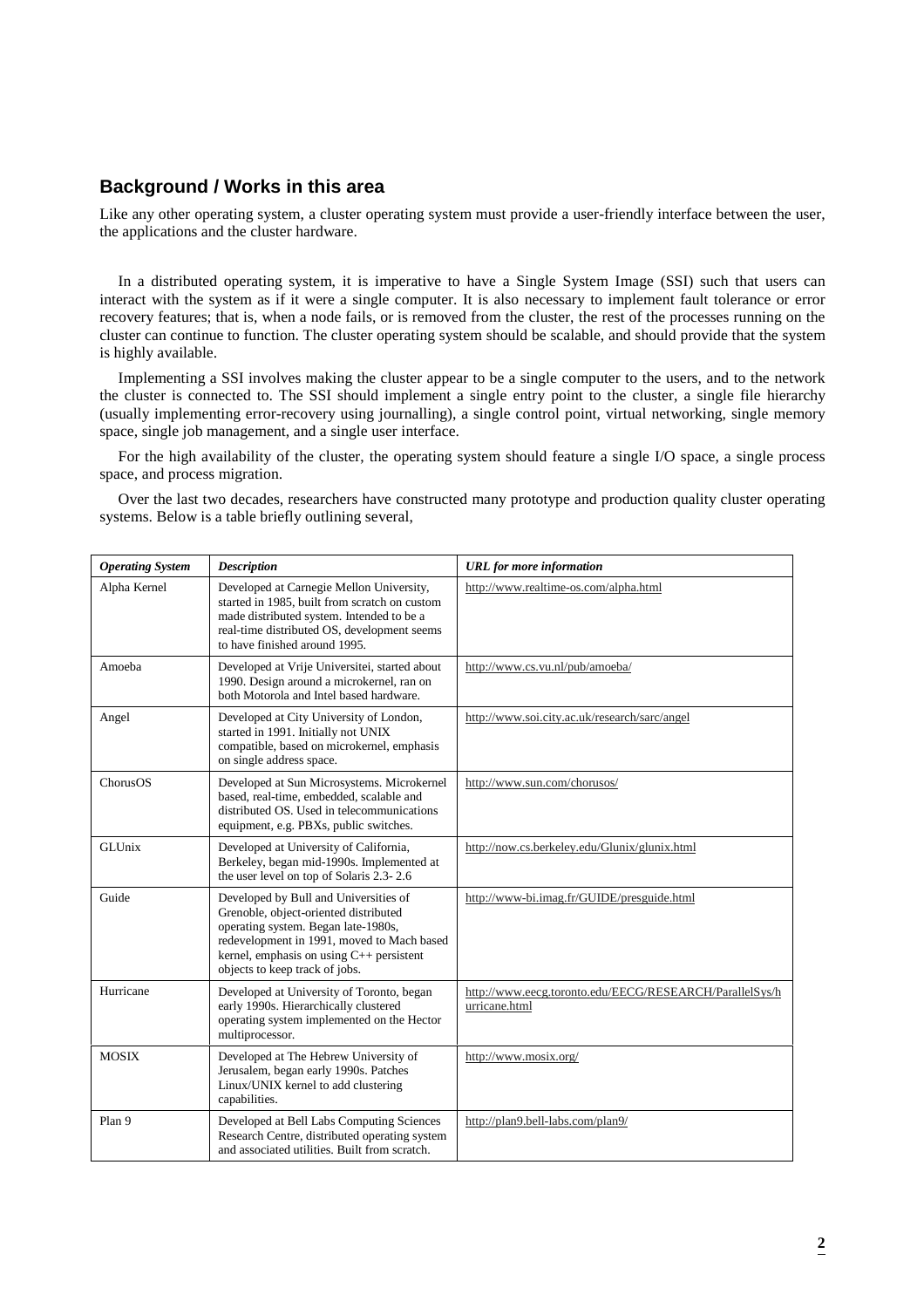| <b>QNX</b>                                  | Developed by QNX Software Systems,<br>commercial, microkernel based, real-time,<br>can be distributed or embedded.                                                                                                                           | http://www.qnx.com/                                               |
|---------------------------------------------|----------------------------------------------------------------------------------------------------------------------------------------------------------------------------------------------------------------------------------------------|-------------------------------------------------------------------|
| <b>RHODOS</b>                               | Developed at Deakin University, microkernel<br>based, research oriented, has features to<br>monitor statistics about the system.                                                                                                             | http://www3.cm.deakin.edu.au/rhodos/                              |
| Solaris MC                                  | Developed at Sun Microsystems,<br>implemented as extensions to the base Solaris<br>UNIX ® system.                                                                                                                                            | http://www.sun.com/                                               |
| Spring                                      | Developed at Sun Microsystems, early 1990s,<br>distributed, object-oriented, microkernel<br>framework. Focused on developing a fast IPC<br>mechanism so that the OS's performance<br>would not be degraded by memory<br>distribution.        | http://www.sun.com/                                               |
| Sprite                                      | Developed at University of California,<br>Berkeley, began in 1984, research OS, written<br>from scratch, very cool, explored many<br>concepts of distributed OSs, e.g. network file<br>system, journalling filesystem, process<br>migration. | http://www.CS.Berkeley.EDU/projects/sprite/                       |
| Sumo                                        | Developed at Lancaster University, began<br>mid-1990s, microkernel based system with<br>facilities to support distributed real-time and<br>multimedia applications, based off Chorus<br>microkernel                                          | http://www.comp.lancs.ac.uk/computing/research/sumo/sumo.h<br>tml |
| <b>UnixWare Non</b><br><b>Stop Clusters</b> | Developed by SCO, based on the UnixWare 7<br>kernel, and has been modified via a series of<br>modular extensions and hooks                                                                                                                   | http://www.sco.com/                                               |
| <b>VAX</b> clusters                         | Developed by Compaq / DEC, around 1983,<br>tied VAX processors together in a loose<br>processor coupling that allowed multiple<br>VAXs to operate as a single computer                                                                       | http://www.digital.com/                                           |

Some of these projects continue, some have ended, whilst some have become commercially viable (or were always intended to be, e.g. SCO UnixWare).

We will now outline four cluster operating systems, Solaris MC, UnixWare, MOSIX and GLUnix.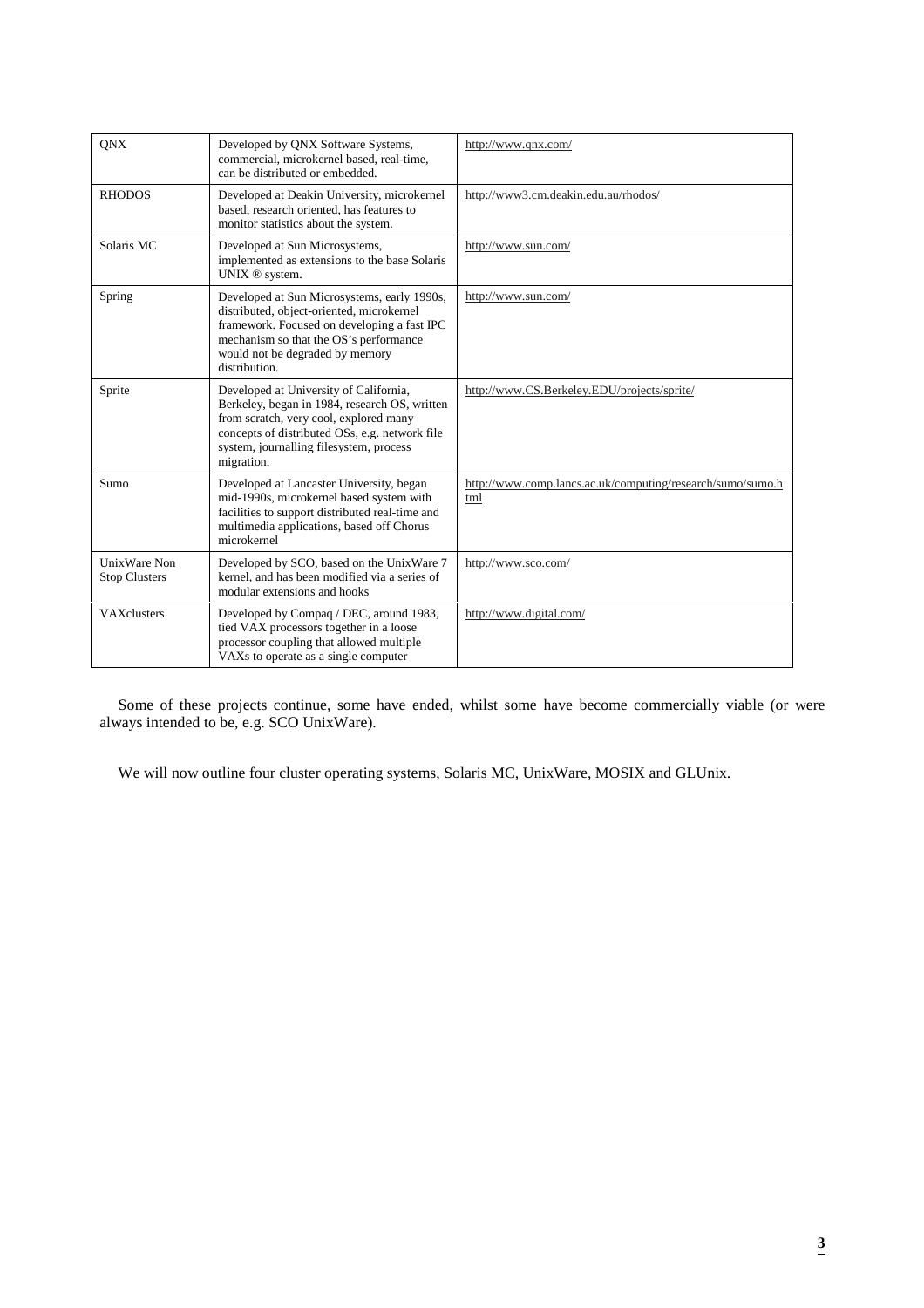### **Solaris MC**

Solaris MC is a prototype, distributed operating system for multi-computers (or clusters). It provides a single-system image -- a cluster appears to the user and applications as a single computer running the Solaris (TM) UNIX (R) operating system.

Solaris MC is built on top of the Solaris operating system. Most of Solaris MC consists of loadable modules extending the Solaris OS, and minimises the modifications to the existing Solaris kernel. Thus, Solaris MC shows how an existing, widely used operating system can be extended to support clusters.

Solaris MC provides the same MPI/MBI as Solaris, which means that existing application and device driver binaries run unmodified on Solaris MC. To provide this feature, Solaris MC has a global file system, extends process operations across all the nodes, allows transparent access to remote devices, and makes the cluster appear as a single machine on the network. Solaris MC also supports remote process execution and the external network is transparently accessible from any node in the cluster.

The components of Solaris MC are implemented in C++ through a CORBA-compliant (common object request broker architecture) object-oriented system with all new services defined by the IDL (interface definition language) definition language. Objects communicate through a runtime system that borrows from Solaris doors and Spring subcontracts. This shows that a common, high-level language such as C++ can be used to implement clustering.

Solaris MC is designed for high availability. If a node fails, the cluster can continue to operate. Solaris MC runs a separate kernel on each node. A failure of a node does not cause the whole system to fail. A failed node is detected automatically and system services are reconfigured to use the remaining nodes. Only the programs that were using the resources of the failed node are affected by the failure. Solaris MC does not introduce new failure modes into UNIX.

Solaris MC has a distributed caching file system with UNIX consistency semantics, based on the Spring virtual memory and file system architecture. Solaris MC imports from Spring the idea of using a CORBA-compliant object model as the communication mechanism, the Spring virtual memory and file system architecture, and the use of C++ as the implementation language.

Solaris MC's global file system, called the Proxy File System (PXFS), makes file accesses location transparent. A process can open a file located anywhere on the system and each node uses the same pathname to the file. The file system also preserves the standard UNIX file access semantics, and files can be accessed simultaneously by different nodes. PXFS is built on top of the original Solaris file system by modifying the vnode interface, and does not require any kernel modifications.

Solaris MC's global process management system makes the location of a process transparent to the user. The threads of a single process must run on the same node, but each process can run on any node. The system is designed so that POSIX semantics for process operations are supported, as well as providing good performance, supplying high availability, and minimising changes to the existing Solaris kernel.

Solaris MC's I/O subsystem makes it possible to access any I/O device from any node on the system, no matter which node the device is physically connected to. Applications can access all devices on the system as if they were local devices. Solaris MC carries over Solaris's dynamically loadable and configurable device drivers, and configurations are shared through a distributed device server.

Solaris MC's networking subsystem creates a single image environment for networking applications. All network connectivity is consistent for each application, no matter which node the application runs on. This is achieved by using a packet filter to route packets to the proper node and perform protocol processing on that node. Network services can be replicated on multiple nodes to provide lighter throughput and lower response times. Multiple processes register themselves as servers for a particular service. The network subsystem then chooses a particular process when a service request is received. For example, rlogin, telnet, http and ftp servers are replicated on each node by default. Each new connection to these services is sent to a different node in the cluster based on a load balancing policy. This allows the cluster to handle multiple http requests, for example, in parallel.

Solaris MC provides high availability in many ways, including a failure detection and membership service, an object and communication framework, a system reconfiguration service and a user-level program reconfiguration service. Some nodes can be specified to run as backup nodes, is a node attached to a disk drive fails, for example. Any failures are transparent to the user.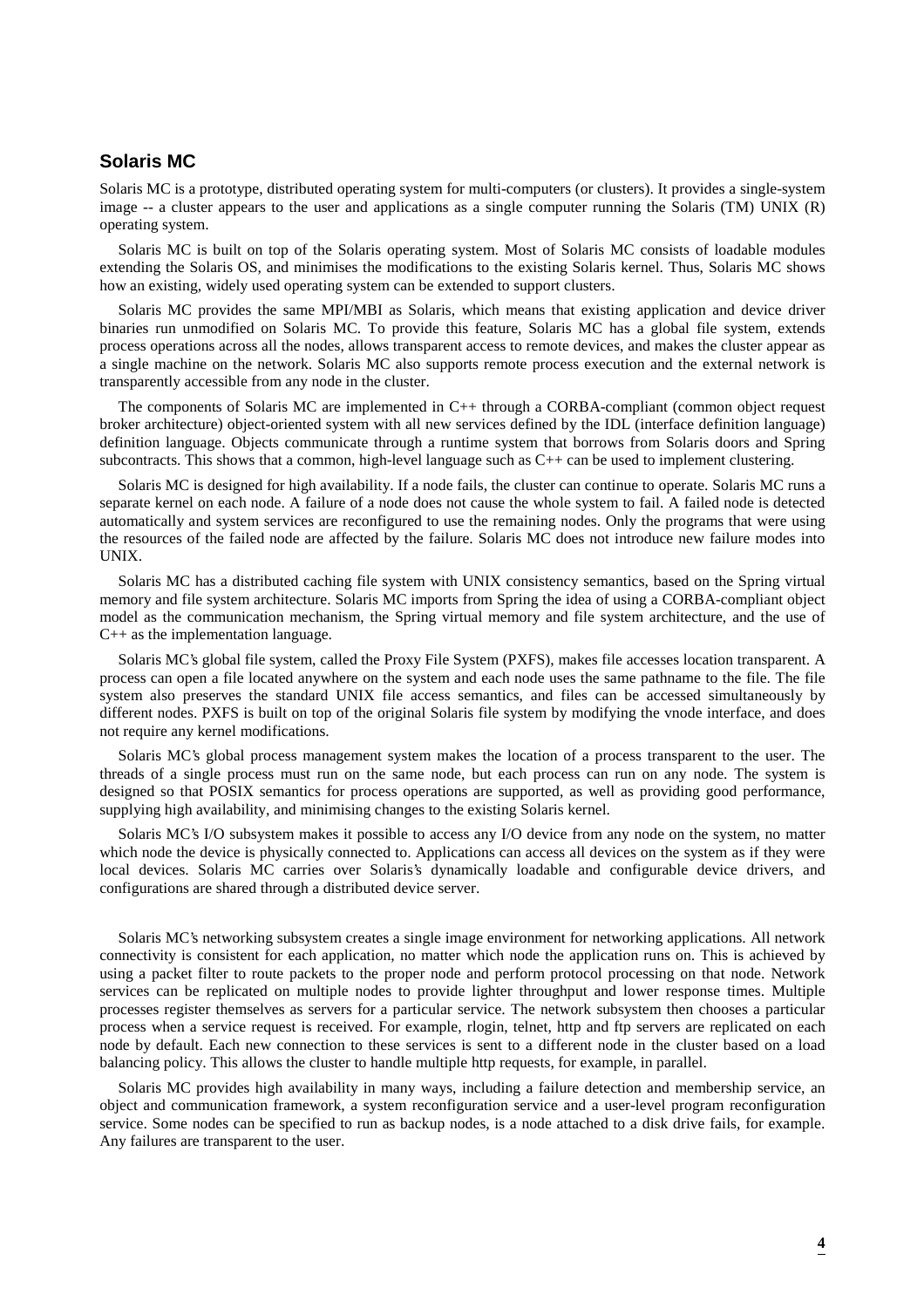Solaris MC uses ideas from earlier distributed operating systems such as Chorus Mix, LOCUS, MOS, OSF/1 AD TNC, Spring, Sprite and VAXclusters. Solaris MC is different in that it is based on a major commercial operating system, and shows how a commercial operating system can be extended to a cluster while maintaining compatibility with a large existing applications base. Solaris MC emphasises high availability, which the other operating systems listed above (with the exception of VAXclusters) do not. Finally, Solaris MC is designed in an object-oriented way, in C++ and built with the CORBA object model.

#### **UnixWare & UnixWare NonStop Clusters**

UnixWare (TM) is a high-powered operating system, intended for use as an Internet access server, http server, ftp server, domain name server, mail server, etc. It also supports clustering since version 2.0, and in its latest version, 7.0, provides high availability clustering.

UnixWare is one of SCO's UNIX (R) operating systems. It combines UNIX System V Release 4.2 for Intel 80x86 processors with NetWare client/server connectivity, and many other tools. It provides a graphical user interface based on the X11R5 windowing system, and is capable of running Unix, DOS, and Windows programs. The most recent version is UnixWare 7.

UnixWare was originally developed jointly by Novell and Unix System Laboratories (USL, 77% owned by AT&T). At that time, is was known as Univel. In June 1993, Novell bought USL, and USL and Univel were integrated into the Novell Unix Systems Group (USG).

Earlier versions of UnixWare were developed by the same group of people that worked with Sun to create UNIX System V Release 4 (SVR4). UnixWare 1.0 was based on SVR4.2, released by USL in July 1992, and UnixWare 2.0 was based on SVR4.2 MP, released by USL in December 1993. Since then, it has always supported multiprocessors and clustering.

Novell stopped developing UNIX operating systems in September 1995, and UnixWare was sold to SCO in December 1995. UnixWare is now developed by SCO, in Murray Hill, New Jersey, USA; Watford, UK; Moscow, Russia and Santa Cruz, California.

UnixWare has a large featureset, making it an attractive general-purpose high-end operating system. It conforms to the Single UNIX Specification, a specification drawn up by The Open Group, based on the IEEE POSIX 1003.1 standard, AT&T's System V Interface Definition, X/Open's XPG4 Version 2 interface specification and other third party APIs.

As well as supporting UNIX SVR4.2 MP multiprocessing, it features a 32-bit, fully-multithreaded kernel and preemptive multitasking. Its kernel, disk I/O and networking protocols are multithreaded, and all I/O is asynchronous. Device drivers, file systems, and other modules can be loaded dynamically.

UnixWare also provides a set of user-level threads APIs, which let users write multithreaded applications, which are tightly integrated with the kernel. The lets users write applications for optimal performance and scalability.

The latest version of UnixWare, called UnixWare 7, is based on the SVR5 kernel, which allows for memory up to 64 GB, filesystems up to 1 TB, and total storage of 76,500 TB, and improves overall performance. It also improves on reliability and fault tolerance, including high availability clustering, dynamical kernel drivers which can be loaded and unloaded without restarting, and hot-swappable devices.

UnixWare supports networks such as Fast Ethernet, FDDI and ISDN. It also supports Multipath I/O which gives built-in SCSI HA redundancy support with commodity SCSI HAs.

SCO packages UnixWare into five bundles, called "Enterprise Edition" (for high-end servers and databases), "Departmental Edition" (for medium-large organisations), "Intranet Edition" (for general Internet/intranet servers), "Messaging Edition" (for mail and messaging servers) and "Base Edition" (for building specialised servers). The main differences between the bundles are the amount of networking support that is included. In addition, a limited, free version of UnixWare is available for educational and non-commercial use.

UnixWare's hardware requirements are not large. Even for the Enterprise Edition, it only requires 32 MB of memory (on each node in a cluster) and 500 MB of disk space (1 GB recommended). As always, the more memory, the better.

Many software packages are available for UnixWare, including Netscape Communicator, Netscape FastTrack,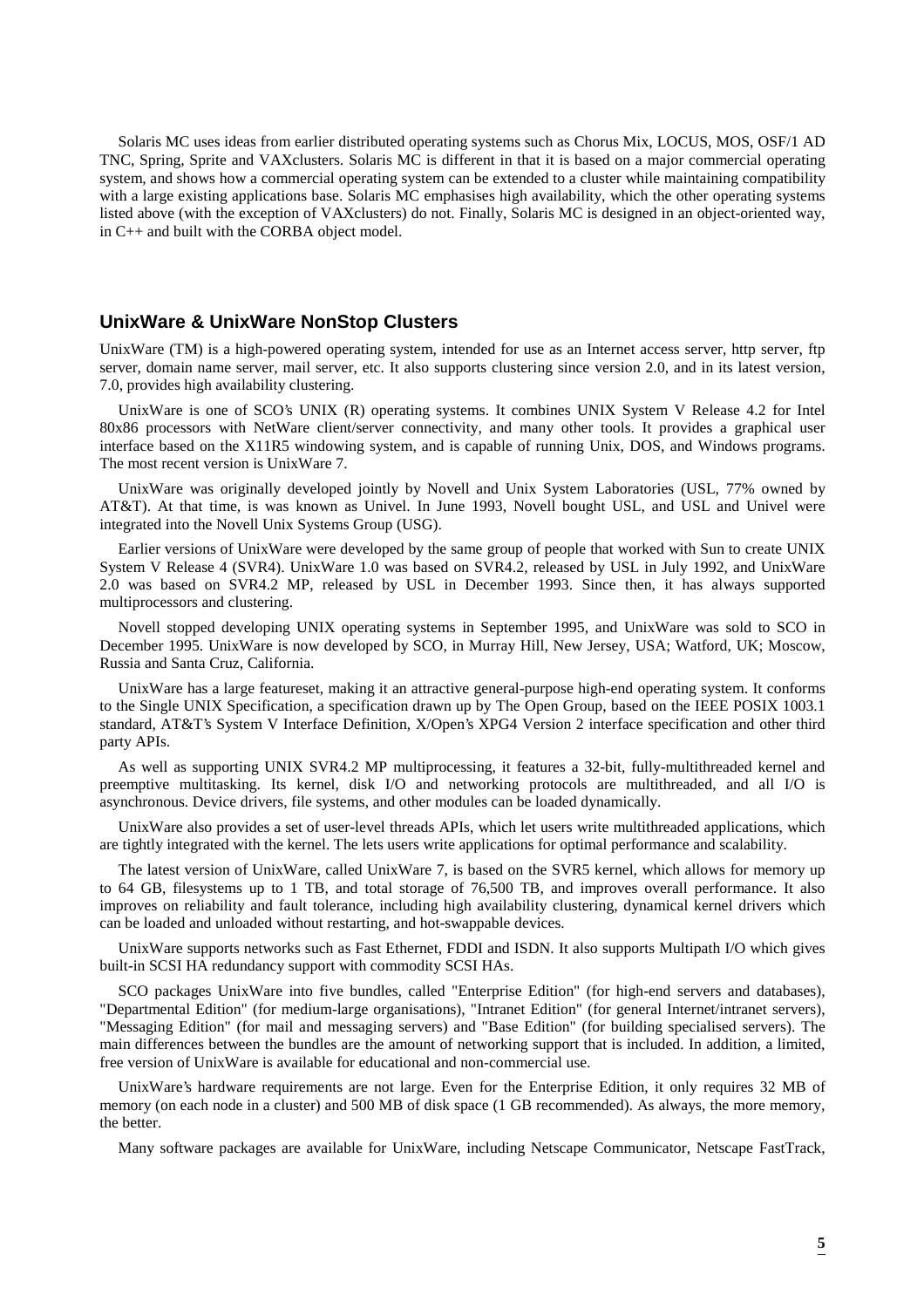WordPerfect, Informix, Oracle, Microfocus COBOL, Cleo SNA Server and numerous free software.

To use UnixWare in a cluster, UnixWare NonStop Clusters (NSC) is required. This is a separate software package which lets you use a network of computers running UnixWare 7 as a cluster. Each node must already have UnixWare 7 installed on it. Nodes in a cluster each run an identical copy of kernel, reducing OS-to-OS message passing. It supports both SMP and non-SMP nodes in the same cluster, support for different versions of the OS in the same cluster.

The UnixWare NSC kernel is based on the UnixWare 7 kernel, and has been modified via a series of modular extensions and hooks. These provide the clustering features, such as cluster-wide filesystem, device access, swap space, IPC, processes, TCP/IP networking, membership and time synchronisation.

UnixWare NSC actively balances the load, meaning the processes can be migrated automatically (or manually) from more heavily-used nodes to less loaded nodes. New nodes can be added while the cluster is still running. UnixWare NSC automatically assimilates new memory and processing. UnixWare NSC implements distributed kernel algorithms and is designed to handle hundreds of nodes.

UnixWare NSC's single system image (SSI) hides the underlying cluster implementation, which means that applications and users don't need to know that the system is in fact a cluster. Administration tools are the same as for UnixWare. In fact, applications that run under UnixWare will run unmodified on UnixWare NSC. However, applications can be optimised for UnixWare NSC. Scripts can be written to control availability of nodes and scalability.

File systems and devices are accessible transparently across the cluster, regardless of which node the hardware is actually attached to. A feature called the cluster filing environment (CFE) ensures that file systems are known by the same name across all nodes. The semantics of file system accesses (for example, the read() and write() functions) are the same for all nodes. The file system is journaled (log-based) for data security. There is also built-in support for RAID disks.

Other cluster-wide services are cluster-wide swap space and time synchronisation, which keeps system time on all nodes synchronised to within 10 milliseconds. This is especially important for situations when a process is moved to another node for load balancing (also called load levelling), since UnixWare NSC provides automated process migration and load levelling.

UnixWare NSC also provides cluster-wide process management. Each process has its own unique process ID. It maintains UnixWare interprocess relationships, making all processes on all nodes visible. System V interprocess communication (IPC) is shared across the entire cluster. This supports sharing memory segments, message queues, pipes and semaphores between independent processes. Objects are named using keys and handles, and a single IPC namespace is supported over the cluster.

UnixWare NSC is installed on a node called the initial root node. It controls the root file system. Normally, the cluster boots from the initial root node, but if that node is unavailable, the cluster boots from a designated backup node, called the failover root node. This means that the boot disk must be external, shared by both root nodes. Another option is to mirror the boot disk on both root nodes, called cross-node mirroring. SCO recommends using the external disk option, using a dual-hosted external SCSI disk.

Networking in UnixWare NSC is via IP. Each node is given a network name and IP address. Additionally, each node has a Cluster Virtual IP (CVIP), which allows one or more network names and IP addresses to be associated with the cluster as a whole, rather than to a particular node. This allows the cluster to appear as a single system on a network.

UnixWare NSC contains a "split-brain" avoidance feature. The term "split brain" refers to the condition in which a cluster's root nodes cannot communicate to determine which node should be the current root node filesystem server. To avoid the split-brain problem, the cluster requires a ServerNet system area network (SAN) switch. UnixWare NSC can then detect a potential split-brain problem and avoids it based on each node's ability to communicate with the switch.

UnixWare NSC emphasises fault tolerance, and was designed with continuous availability in mind. If a node fails, or an application running on a node fails, processes are automatically migrated to the remaining nodes and resumed. Administrator tools allow any failed nodes to be restarted and returned to operation as quickly as possible. UnixWare NSC's fault tolerance is partly based on work done by Compaq's Telco Division (formerly Tandem Computers, Ltd). Most other clustering systems are simply "high availability clusters", whereas UnixWare NSC is a fault-tolerant cluster with high-availability nodes.

UnixWare NSC's support for application failover uses an " $n+1$ " approach. The backup copy of the application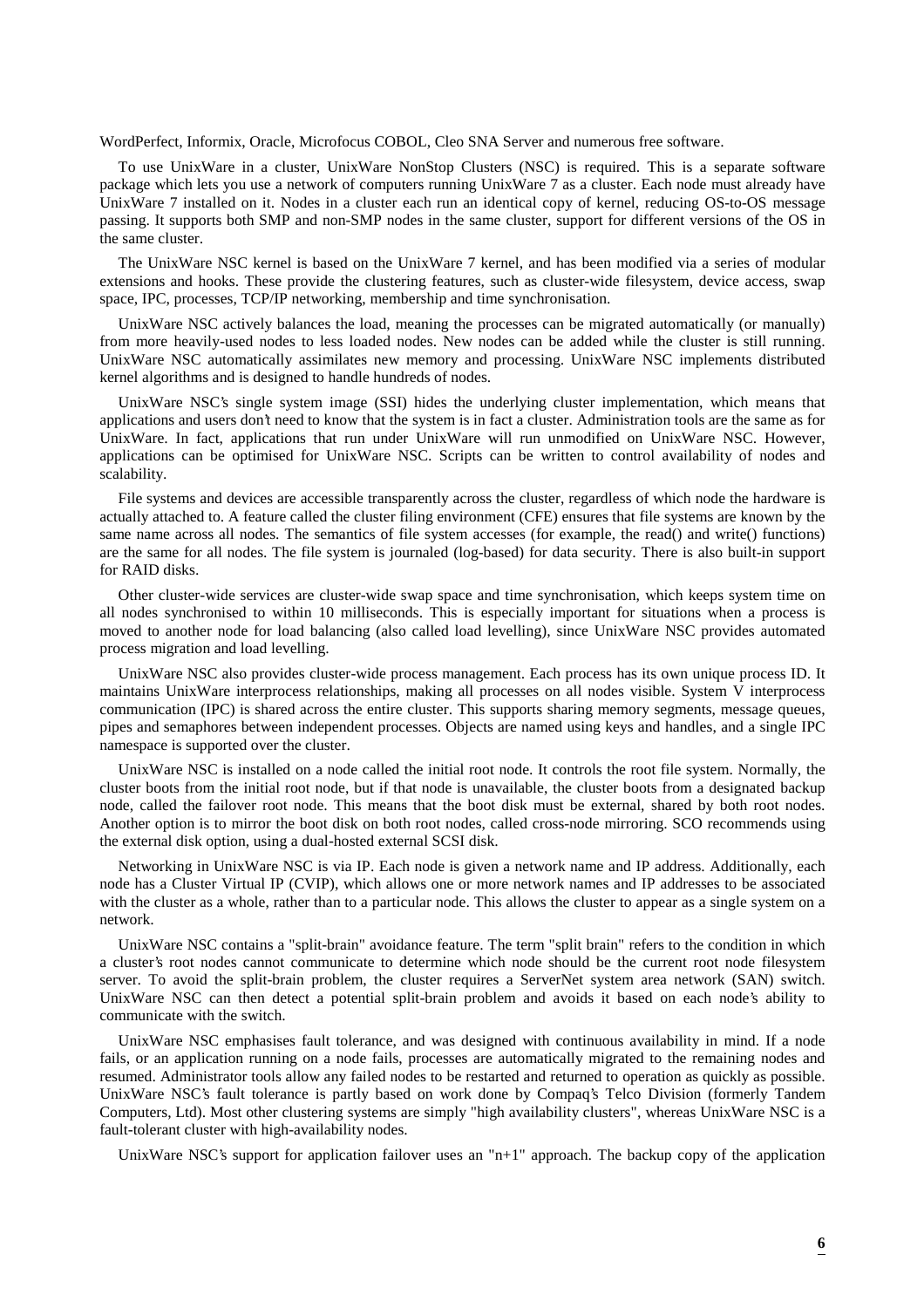can be restarted on any of the nodes in the cluster, allowing one node to act as a backup node for all the other nodes. Many other cluster architectures, such as the Hewlett-Packard ServiceGuard, apply a "1+1" approach, which requires a dedicated spare node for each active node in the cluster. The ability to migrate processes automatically means that nodes can be added and removed without disruption.

UnixWare NSC takes approximately 2--10 minutes to migrate applications to different nodes. During this time, those applications are not available, but there are many situations where this is acceptable, and is preferable to an hour of downtime.

Traditional clusters typically force applications to fit their availability model. UnixWare NSC's SSI enables applications and upper levels of the operating system to run without modification. From the point of view of the system administrator, there is one root file system, one set of users and one password file, a single host table, and a single network address. Standard system administration tools can be used, and there is no need to run special commands or address individual nodes.

UnixWare NSC supports the ServerNet fault-tolerant interconnect technology. The ServerNet SAN is a lowlatency interconnect technology which reduces the performance hit as extra nodes are added. Using ServerNet, near 1:1 scaling has been achieved for 2--6 nodes. Any element in a ServerNet cluster -- processor, disk or I/O device - can interact with any other element without processor intervention. ServerNet latency is at 0.3 microseconds as opposed to 200 microseconds for Fast Ethernet or 50 microseconds for SCI.

UnixWare NSC's SSI is not just at the application level, but also at the operating system and device driver level. This ensures greater compatibility and ease of administration. Most clusters support SSI at the application level only. Applications do not need to be cluster-aware, which contrasts with other clustering systems, most of which require some modification to run on a cluster. System administration again does not need to be cluster-aware, unlike most other clustering systems. The ability to actively migrate processes also separates UnixWare NSC from most other clustering systems.

UnixWare NSC is ideal in environments where availability is an important requirement, and large data storage and fast data processing are also essential. Typical applications include databases, customer support systems, transaction processing, and Internet and mail servers. Any system that stores and manages large amounts of data or maintains mission critical transactions can benefit from clustering technology.

Comparable products are primarily RISC-based servers from Sun Microsystems, HP and IBM. These servers are also highly scalable and can provide significant quantity of memory and storage, but they cost more than standard Intel-based PCs, and fault-zones increase as memory and storage increase at each node.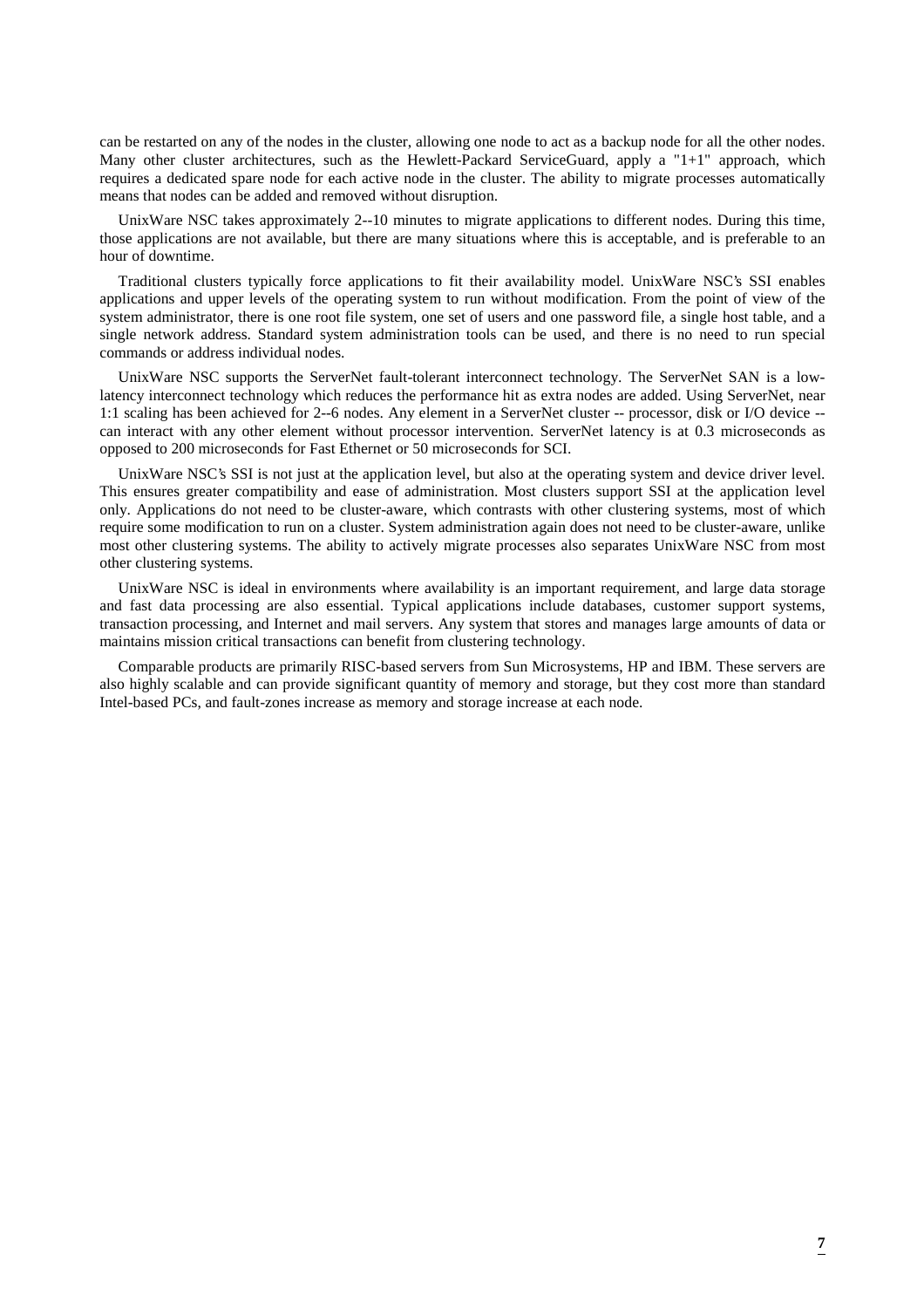### **MOSIX**

MOSIX is a software package that extends the  $Linux^1$  kernel with cluster computing capabilities. The enhanced Linux kernel allows any size cluster of Intel based computers to work together like a single system, very much like a SMP (symmetrical multi processor) system.

MOSIX operates silently, and its operations are transparent to user applications. Users run applications sequentially or in parallel just like they would do on a SMP. Users need not know where their processes are running, nor be concerned with what other users are doing at the time. After a new process is created, MOSIX attempts to assign it to the best available node at that time. MOSIX continues to monitor all running processes (including the new process). In order to maximise overall cluster performance, MOSIX will automatically move processes amongst the cluster nodes when the load is unbalanced. This is all accomplished without changing the Linux interface.

As it may be obvious already, Existing applications do not need any modifications to run on a MOSIX cluster, nor do they need to be linked with any special libraries. In fact, it is not even necessary to specify the cluster nodes on which the application will run. MOSIX does all this automatically and transparently. In this respect, MOSIX acts like a SMP's "fork and forget" paradigm. Many user processes can be created at a home node, and MOSIX will assign the processes to other nodes if necessary. If the user was to run a "ps", he would be shown all his owned processes as if they running on the node he started them on. This is called providing the user with a single server image. It is because MOSIX is implemented in the OS kernel that its operations are completely transparent to userlevel applications.

At the core of MOSIX are its adaptive load-balancing and memory ushering, resource management algorithms. These respond to changes in the usage of cluster resources in order to improve the overall performance of all running processes. The algorithms use pre-emptive (on-line) process migration to assign and reassign running processes amongst the nodes. This ensures that the cluster takes full advantage of the available resources. The dynamic load balancing algorithm ensures that the load across the cluster is evenly distributed. The memory ushering algorithm prevents excessive hard disk swapping by allocating or migrating processes to nodes that have sufficient memory. The MOSIX algorithms are designed for maximum performance, minimal overhead cost and ease-of-use.

The MOSIX resource management algorithms are decentralised. That is, every node in the cluster is both a master for locally created processes, and a server for remote (migrated) processes. The benefit of this decentralisation is that running processes on the cluster are minimally affected when nodes are added or removed from the cluster. This greatly adds to the scalability and the high availability of the system.

Another advantageous feature of MOSIX is its self tuning and monitoring algorithms. These detect the speed of the nodes, monitor their load and available memory, as well as the IPC and I/O rates of each running process. Using this data, MOSIX can make optimised decisions about where to locate processes.

In the same manner that NFS provides transparent access to a single consistent file system, MOSIX enhancements provides a transparent and consistent view of processes running on the cluster.

The single system image model of MOSIX is based on the home node model. In this model, all user's processes seem to run on the user's login node. Every new process is created on the same node/s as its parent process. The execution environment of a user's process is the same as the user's login node. Migrated processes interact with the user's environment through the user's home node; however, wherever possible, the migrated process uses local resources. The MOSIX system is set up such that whilst the load of the user's login node remains below a threshold value, all the user's processes are confined to that node. When the load exceeds the login node's threshold value, the process migration mechanism will begin to migrate process/es to other nodes in the cluster. This migration is done transparently without any user intervention.

To provide consistent access to the filesystem, MOSIX uses its shared MOSIX File System (MFS). MFS makes all directories and regular files throughout a MOSIX cluster available from all nodes. MFS provides absolute consistency as files are viewed from different nodes.

 $\frac{1}{1}$  $1$  MOSIX has been developed seven times for various flavours of UNIX and architectures. The first PC version was developed for BSD/OS, and the most recent version is for Linux on Intel based platforms.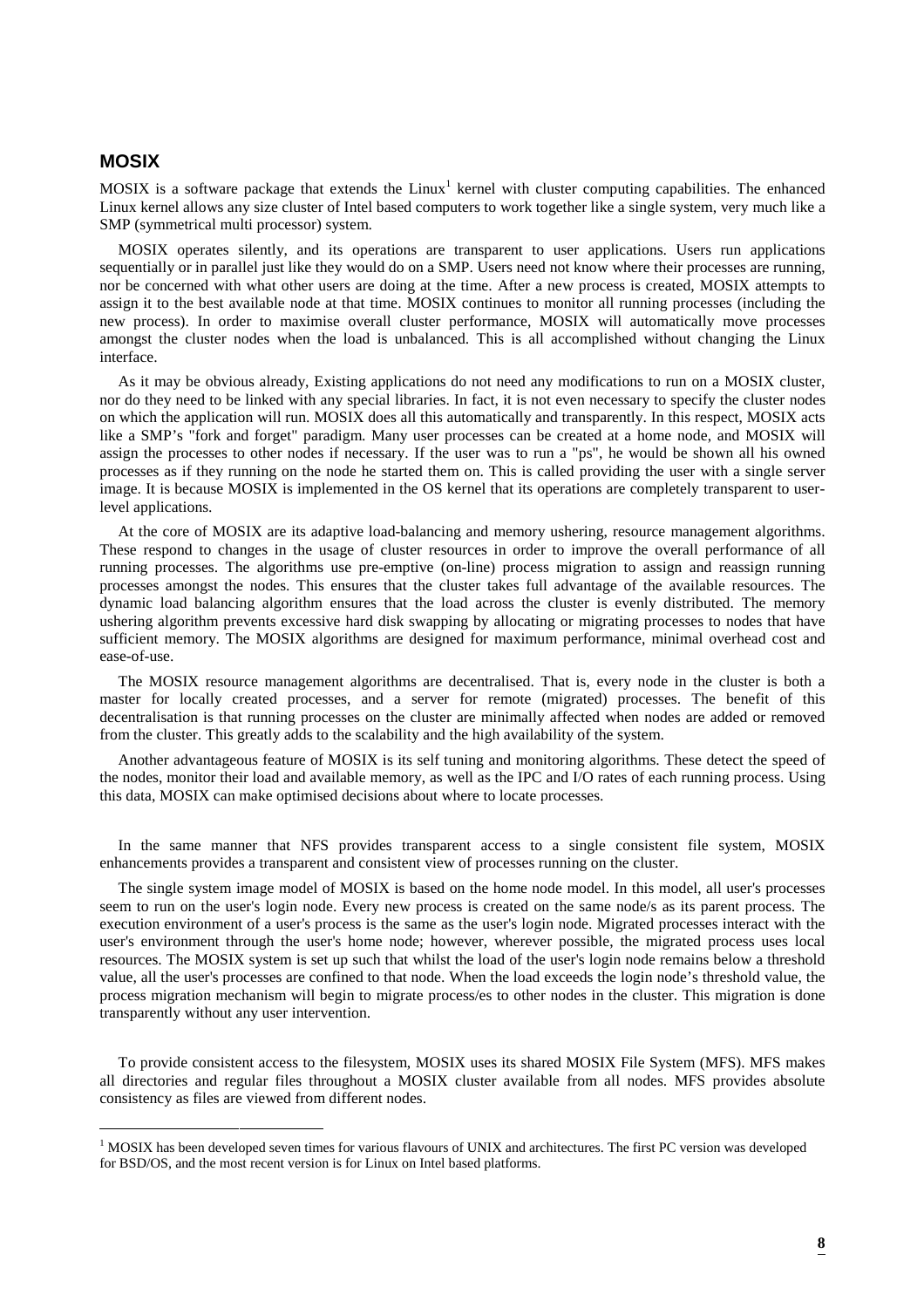The Direct File System Access (DFSA) provision (under research and testing) extends the capability of a migrated process to perform I/O operations locally, in the current (remote) node. This provision decreases communication between I/O bound processes and their home nodes. This allows such processes to migrate with greater flexibility among the cluster's nodes, e.g., for more efficient load balancing, or to perform parallel file and I/O operations. Currently, the MOSIX File System (MFS) meets the DFSA standards.

MOSIX is flexible and can be used to define different cluster types, even clusters with various kinds of machines or LAN speeds. MOSIX supports cluster configurations with a small to large number of computers with minimal scaling overheads. A small low-end configuration may consist of several PCs that are connected by Ethernet. A larger configuration may consist of workstations connected by a higher speed LAN such as Fast Ethernet. A highend configuration may consist of a large number of SMP and non-SMP computers connected by a high performance LAN, like Gigabit Ethernet or Myrinet. The scalable PC cluster at Hebrew University, where the MOSIX development is based, consists of Pentium servers that are connected by a Myrinet and Fast Ethernet LANs.

Similar to Solaris MC, MOSIX is built upon existing software making it easy to make the transition from standalone systems to a clustered system. As they write on the web site, 'If you have several Linux computers (connected by a LAN) and you want to use them as a single system, download and install the latest release of MOSIX. The installation is straightforward for the RedHat and the SuSE distributions of Linux.'

### **GLUnix (Global Layer Unix for a Network Of Workstations)**

GLUnix was originally designed as a global operating system for the Berkeley Network of Workstations (NOW). The NOW project's goal was to construct a platform that would support both parallel and sequential applications on commodity hardware. In order to fulfil the goal of the NOW project, it was decided that a specialised cluster operating system was required.

The cluster operating system needed to provide:

- Transparent Remote Execution Applications should be oblivious to the fact that a process may be running on a home node or a remote node.
- Load Balancing The system should implement an intelligent process placement mechanism.
- Binary Compatibility The system should provide the transparent remote execution, and load balancing and any other features, without requiring modifications to an application or relinking.
- High Availability This was been discussed many times and simple means that when a node fails or is removed from the cluster, the system should continue to operate.
- Portable The system should be readily portable to other architectures.

After considering the alternatives, the Berkeley researchers decided to build a global runtime environment at user level rather than modify any existing operating system. This is different to MOSIX, for example, where the clustering capabilities are added to the kernel.

GLUnix, as actually built, provides remote execution but not entirely transparently. The operating system provides intelligent load balancing but not process migration. GLUnix runs existing binaries. It can handle many node failures but not a failure of the node running the GLUnix master process.

GLUnix provides a cluster wide name space by using global unique network process identifiers (NPIDs) for all GLUnix jobs. Also processes constituting a parallel application are assigned Virtual Node Numbers (VNNs). The process identifiers are 32-bit. GLUnix uses one NPID to identify all the *N* processes constituting a parallel program. This enables the standard job control signals such as Ctrl-C and Ctrl-Z to function as expected for both sequential and parallel programs. Together NPIDs and VNNs (<NPID, [VNN]>), can unique distinguish any process throughout the cluster. Communication between processes is thus accomplished by using NPIDs and VNNs.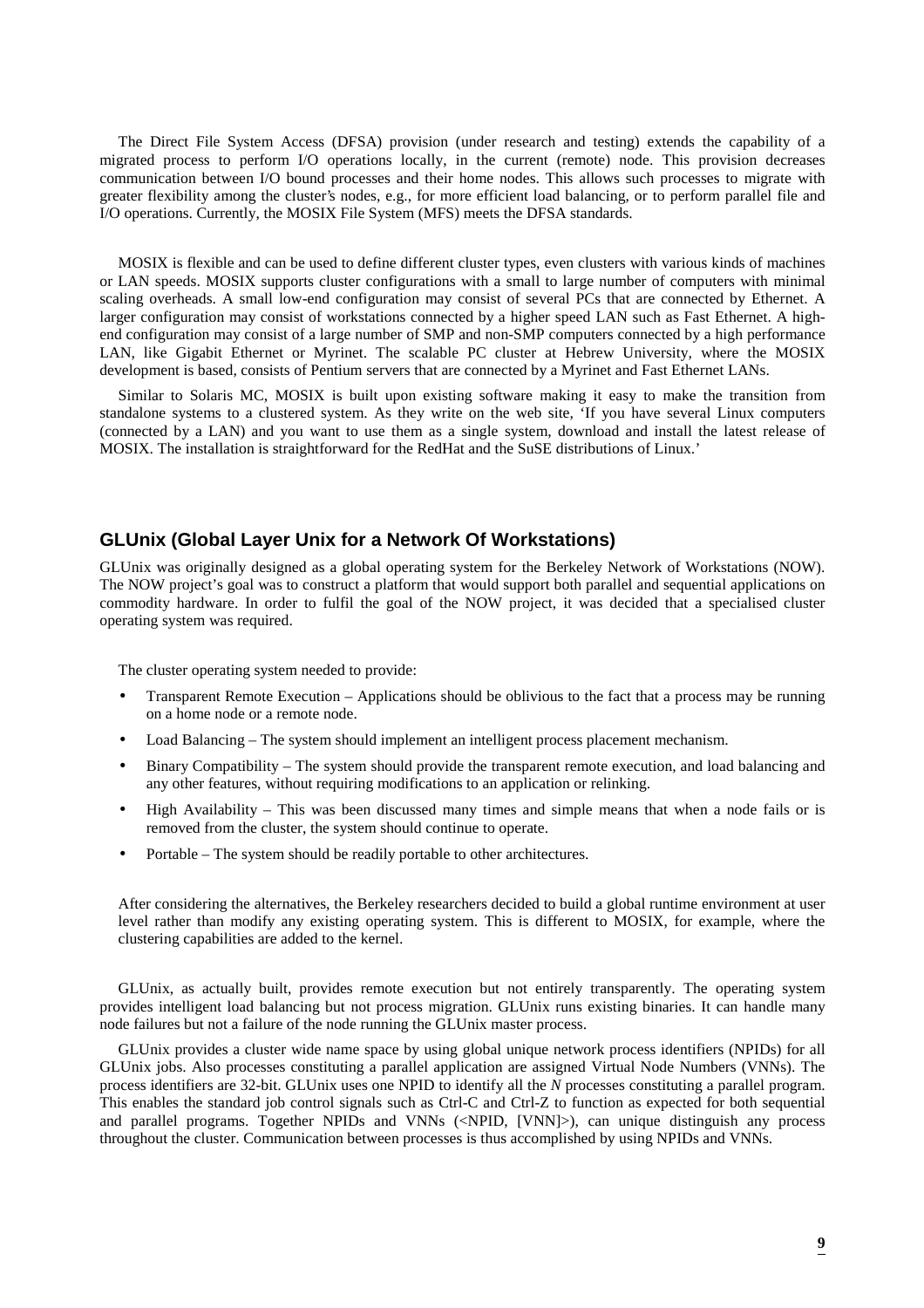GLUnix provides a set of command line tools to manipulate NPIDs and VNNs. These include, glurun, glukill, glumake, glush, glups, glustat. These tool perform similar functions to their standard UNIX counterparts. The glurun utility enables an existing application to be run under GLUnix without modification.

GLUnix also provides some common library functions to spawn processes, set up barriers etc.

The glurun shell command attempts to execute the program on the least loaded node. The system provides the user and the application with the illusion of running on single computer by redirecting input, output and I/O and signals back to the user's shell on the node where the process was created. This redirection functionality is provided by the GLUnix startup process, which is started when the user executes the command glurun.

GLUnix operates using a high performance global file system (developed for NOW) and homogenous operating systems. This assumption simplifies the issues of byte ordering, data type size etc.

GLUnix consists of a per-cluster master, a per-node daemon, and a per-application library. The GLUnix master is responsible for managing the cluster resources, for example, job scheduling. The per-node daemon collects information (load) about the node it is running on, and notifies the master of changes. The GLUnix library provides an API allowing programs to explicitly utilise GLUnix services. As mentioned before applications, both sequential and parallel, are handled by the GLUnix startup process. The startup process sends the execution request to the master and then handles (like a proxy) any user interaction with the program.

GLUnix is currently able to handle failures in the daemon and startup processes. The master continually monitors each daemon and startup process. If it detects that a daemon has failed, it looks up a process database and for any sequential processes running in that node, it marks them killed. It then notifies the startup process. If there were any parallel processes in the node, the master sends a SIGKILL to all the other associated processes. Finally the master removes the node from the node database and continues normal operation.

When a startup process fails, the master sends a SIGKILL to all remote processes, removes the node from the node database, and continues normal operation.

GLUnix has a limitation on its scalability. In order to pipe input and output between the user's shell and the remote program, GLUnix must set up TCP connections between each remote process of a parallel application and the startup process. Three connections are used, one for stdout, one fore stderr, and one for stdin. Because GLUnix uses three socket connections, the operating system underlying GLUnix becomes the limiting factor on how large a parallel program may be. For example, in Solaris 2.5 the number of file descriptors for a single process is limited to 1024, this means that a parallel program running under GLUnix can have only up to 341 processes.

### **Summary and Conclusions**

Cluster operating systems have been developed and researched over the last couple of decades. Several research projects and commercial companies have successfully constructed production quality operating systems. Presently, it not a matter of determining what capabilities a cluster operating system requires, but rather whether it is practical or feasible to implement all required features. As we can see from such projects as GLUnix, certain feature sacrifices were made for backward compatibility and portability.

Clusters are rapidly becoming the solution of choice for many applications, sequential and parallel. We believe existing cluster operating systems have matured enough to be used in production, even though they may lack a feature or two. And with the advent of faster and faster network technology, clustered systems will become ever more popular.